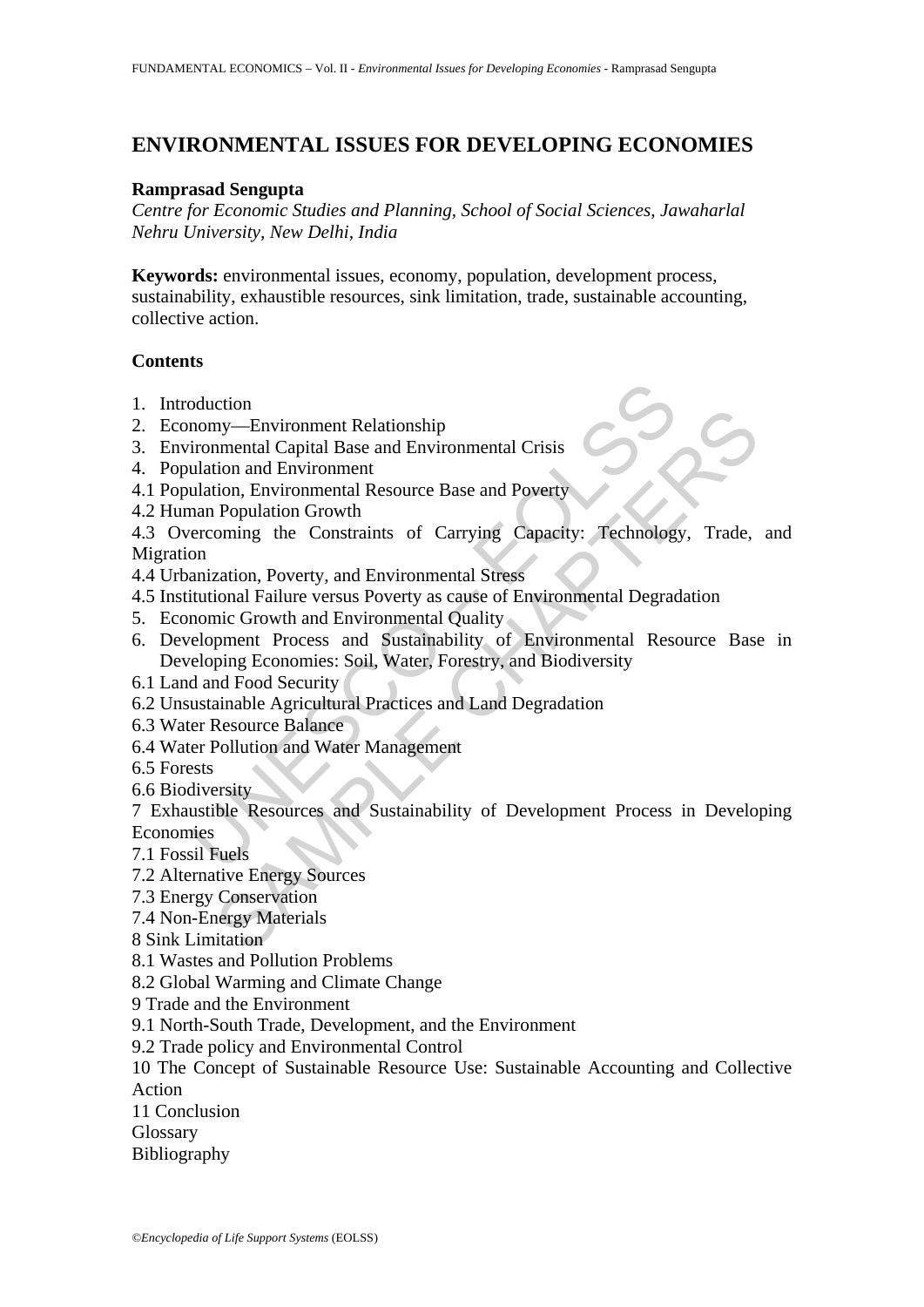### Biographical Sketch

### **Summary**

r, uners wur me state of development of an economy. The stricken, bio-mass-based developing economies face environm<br>solution the pressure of population and the unsustainable use of resources<br>of results, externalities, and the pressure of population and the unsustainable use of resources. The line the pressure of population and the unsustainable use of resources. The line fullure of social and economic institutions to resolve the problem pha Nature provides vital support to an economy as the source of resources for its production and as the sink for its wastes. The entropy law of thermodynamics sets capacity limits on the source and sink, and thereby imposes biophysical limits to economic growth. Environmental crises arise when economic growth overshoots these limits (or carrying capacity), resulting in ecological degradation. This has an adverse feedback effect on the economic system. Fundamentally, it is certain institutional failures that have been responsible for such crises. The character of these failures, however, differs with the state of development of an economy. The overpopulated, poverty-stricken, bio-mass-based developing economies face environmental problems due to both the pressure of population and the unsustainable use of resources. The latter arise from failure of social and economic institutions to resolve the problems of property rights, externalities, and income distribution. This thematic paper begins by clarifying background conceptual issues and an analytical perspective on such problems. It then discusses various environmental issues related to population growth, sustainability of the resource base (including exhaustible resources), and waste disposal, in the context of developing economies. These analyses and discussions illuminate the mechanics and consequences of local institutional failures while keeping in view the global perspective on such resource related problems. The article also discusses some global environmental policy issues and north-south trade and trade policy related environmental issues, along with their developmental implications for the developing economies. Finally, it delineates the concept of sustainable resource use and explains the associated green accounting approach, emphasizing among other things the role of institutions such as collective action in the management of sustainable resource use.

### **1. Introduction**

Economic development has involved continuous interaction between the efforts of human beings to improve their material well-being, and the processes of nature. While the environmental challenges of development have induced many scientific discoveries and innovations in technology and social organization, efforts at development have sometimes resulted in environmental degradation, economic and social stagnation, and human suffering. The major environmental issues relating to the development process are discussed here within the broad framework of the relation between the human system and the system of nature.

### **2. Economy—Environment Relationship**

Conventional development economics presumes that the well-being of a society depends on the flow of consumption of goods and services by its people. With the help of science and technology and their own labor, human beings transform the resources of nature into goods and services products, which are used for either consumption or capital formation. After the consumption or capital use, the physical content of the product flows back into nature in a degraded state as wastes. In such economic processes of transformation of natural resources—biotic and abiotic—into economic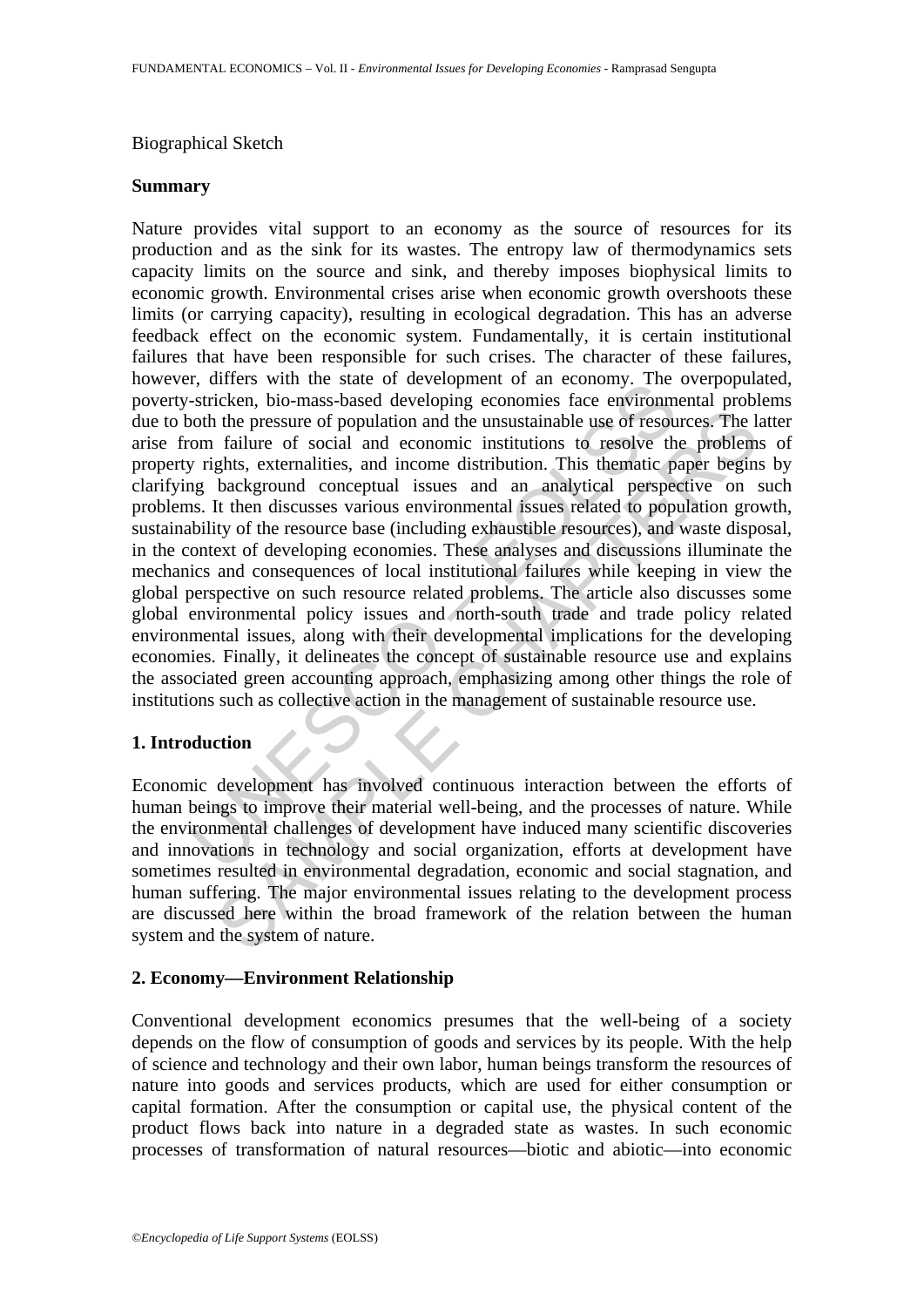products, and in their subsequent use, no basic constituent elements of matter and energy would be lost. However, any biotic or abiotic resource has a certain ordered structure. It is these orderly characteristics that enable the resource to render the useful service or to do the concerned work. With every use of the resource, its structure loses orderliness. The degree of disorder is called entropy. In the course of circular movement from the source in nature to the economy and from the economy to the sink of nature, the basic elements of energy and resources render utility to humans while moving along an increasing entropy gradient.

### **3. Environmental Capital Base and Environmental Crisis**

The availability of low entropy matter and energy is limited in the earth. Stocks of exhaustible resources like minerals or fossil fuels cannot be augmented in the human time scale. However, ecological processes regenerate renewable resources in the earth. A small portion of solar light energy is transformed into chemical bond energy through photosynthesis in plants. This chemical energy provides food not only to the plants themselves but also to all kinds of animal organisms, including decomposers and microorganisms. Some of the low entropy biotic resources thus generated are used as renewable resource input for the human economic system, for food and non-food enduse purposes (e.g., biomass fuel, forestry based industrial raw materials, organic chemicals, etc.). The diversity of such biological resources is itself an important dimension of the natural resource base.

manning of two entropy matter and energy is minical in the e.<br>High resources like minerals or fossil fuels cannot be augmented and<br>the resources like minerals or fossil fuels cannot be augmented<br>particular process. The con However, ecological processes regenerate renewable resources in the entrion of solar light energy is transformed into chemical bond energy thresis in plants. This chemical energy provides food not only to the phi but also Apart from supplying inputs for the human economy's production system, nature provides a range of other services that form the underpinning for all human activity, and which are therefore of fundamental value. The bio-geo-chemical processes of the Earth as driven by solar energy ensure the operation of hydrological cycles that supply water resources, regenerate soil, recycle nutrients, control climate and floods, assimilate wastes, pollinate crops, and purify air to maintain the gaseous composition of the atmosphere. The biodiversity of the ecosystem has on the one hand significant influence on the gaseous composition and climate condition. It contains and preserves, on the other hand, a huge library of genetic information, which has immense option value because of the possible future human discoveries of their new end-uses. The totality of ecosystems that generate the biotic resource input for the human economic system and provide all the above non-market ecological services—which are crucial for human survival—forms the environmental resource base of the economy. This environmental resource base, along with the non-renewable deposits of minerals, ores, and fossil fuels constitutes the natural capital base (stock) of the economy.

With any renewable or regenerative resource there is potentially a danger of exhaustion due to overuse. If the economic system uses such resources at a rate higher than its rate of regeneration, there will be depletion in the stock of renewable resources over time. For example, harvesting of forest biomass for fuel or timber use at a rate higher than the rate of regeneration of the plant biomass leads to degradation of forests. Or, crop uptake of nutrients in agricultural activities can exceed the natural rate of regeneration of nutrients in the soil through the operation of the nutrient cycles of nature. It is in fact essentially the rate of flow of solar energy that ultimately sets a bound on the rate of regeneration of resources, along with that on the time rate of delivery of all eco-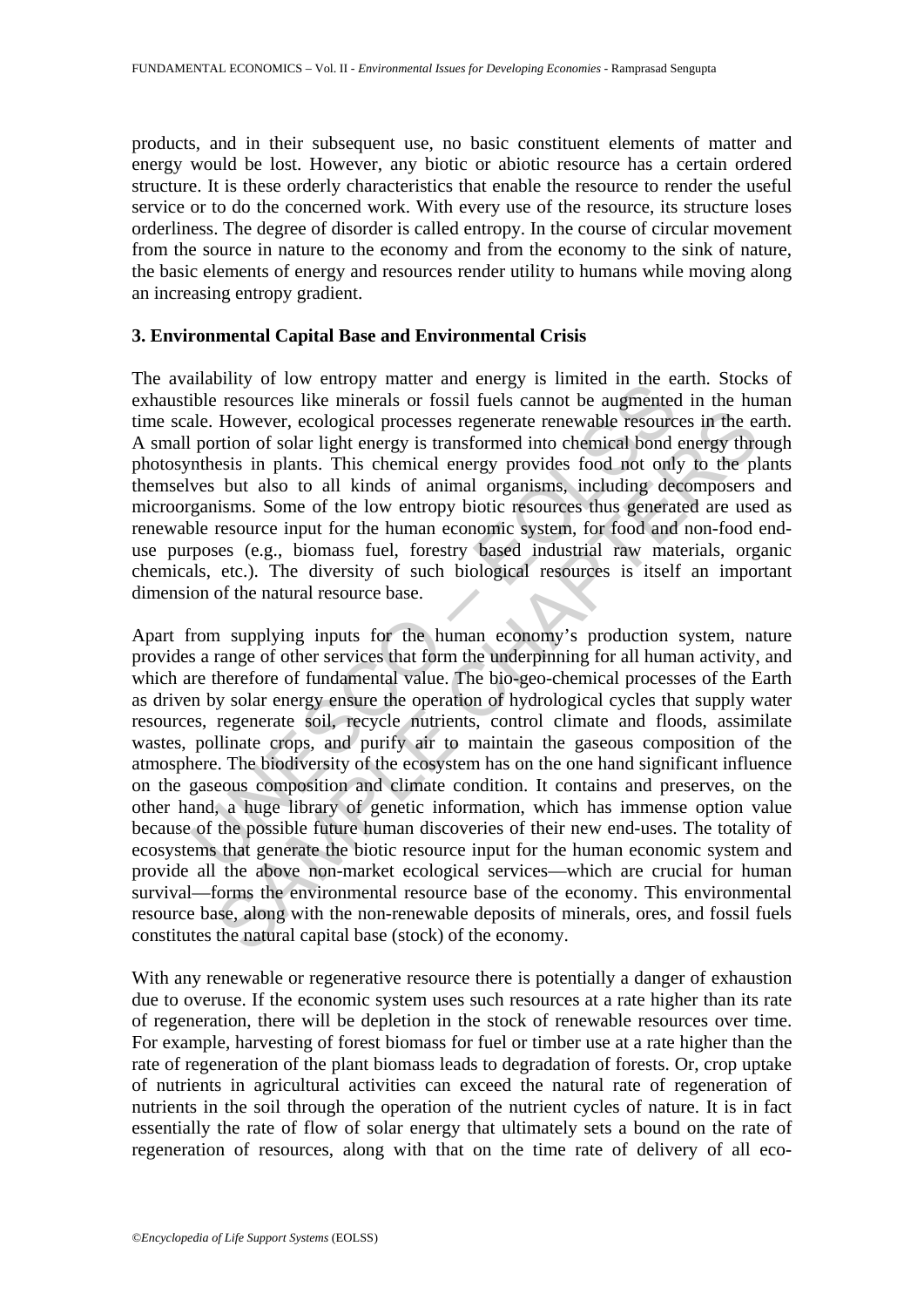#### services.

Another important eco-service provided by the environmental resource base is the degradation of the material wastes generated by the economic system. The regeneration of resources and the degradation of wastes are two services jointly delivered by the ecological processes of nature. If the waste products of the economic system are particularly biodegradable, these processes transform themselves in the course of interactive ecological processes between organisms and their abiotic environment through the bio-geochemical cycles driven by energy flow through the food chain. There are, however, limits on the time rates of such absorption of wastes by nature determined by the time rate of ecological processes. If the wastes of economic processes are not biodegradable, they will be degraded and rendered harmless only through natural weathering processes involving often quite slow geo-chemical transformation through interaction with the environment over a long period. The hazardous wastes that are man-made compounds can enter the biological system by getting concentrated in the tissues of living organisms without being degraded.

bloogradiate, they will be legaded and entereted trainmession<br>weathering processes involving often quite slow geo-chemical<br>interaction with the environment over a long period. The hazard-<br>made compounds can enter the biolo metalling which the environment over a long period. The hazardous wastes and ecompounds can enter the biological system by getting concentrated in virty or expressions without being degraded.<br>
Sextraction of resources by a The rate of extraction of resources by an economy from the ecosystem and the return of wastes by the former to the latter are determined by the rate of growth of economic activities, along with the growth of the human population of the economy concerned. The maximum rate at which nature can absorb a given waste product or supply a given resource by regeneration through the ecological processes of a region is often far exceeded by the rate of this process as required by economic development, if the latter is to be sustainable. A resource crisis arises if the rate of regeneration of low entropy resources falls short of the required flow of resources from the ecosystem to the economic system, rendering the pre-existing growth level unsustainable. If the rate of the production of high entropy wastes, on the other hand, exceeds the rate of absorption of waste by nature per unit of time, the balance of waste is deposited in the ecosystem as pollutant. The stock of the latter would accumulate and such accumulating stock would affect adversely the productivity of the natural system, human health, and the regenerative function of nature. While the carrying capacity of an ecosystem is considered to be the maximum life-support it can provide at a level sustainable for its biological systems, its operative definition in the economic developmental context is considered in terms of the maximum size of human population—along with the economic activities of the latter—that it can sustainably support.

## **4. Population and Environment**

### **4.1 Population, Environmental Resource Base and Poverty**

The poor in the developing countries of the world are dependent on agriculture and the primary products of the environmental resource base. Population growth in poor economies with low labor productivity, inequality in income distribution, and high unemployment leads, therefore, to a rise in the number of people with no income and no property rights to well-defined resource endowments. Such people either join the landless labor class in the rural or urban system, or else try to survive by directly using the environmental resource base—for example, burning forests and converting them into cropland, or by forcible occupation of open access common property land. This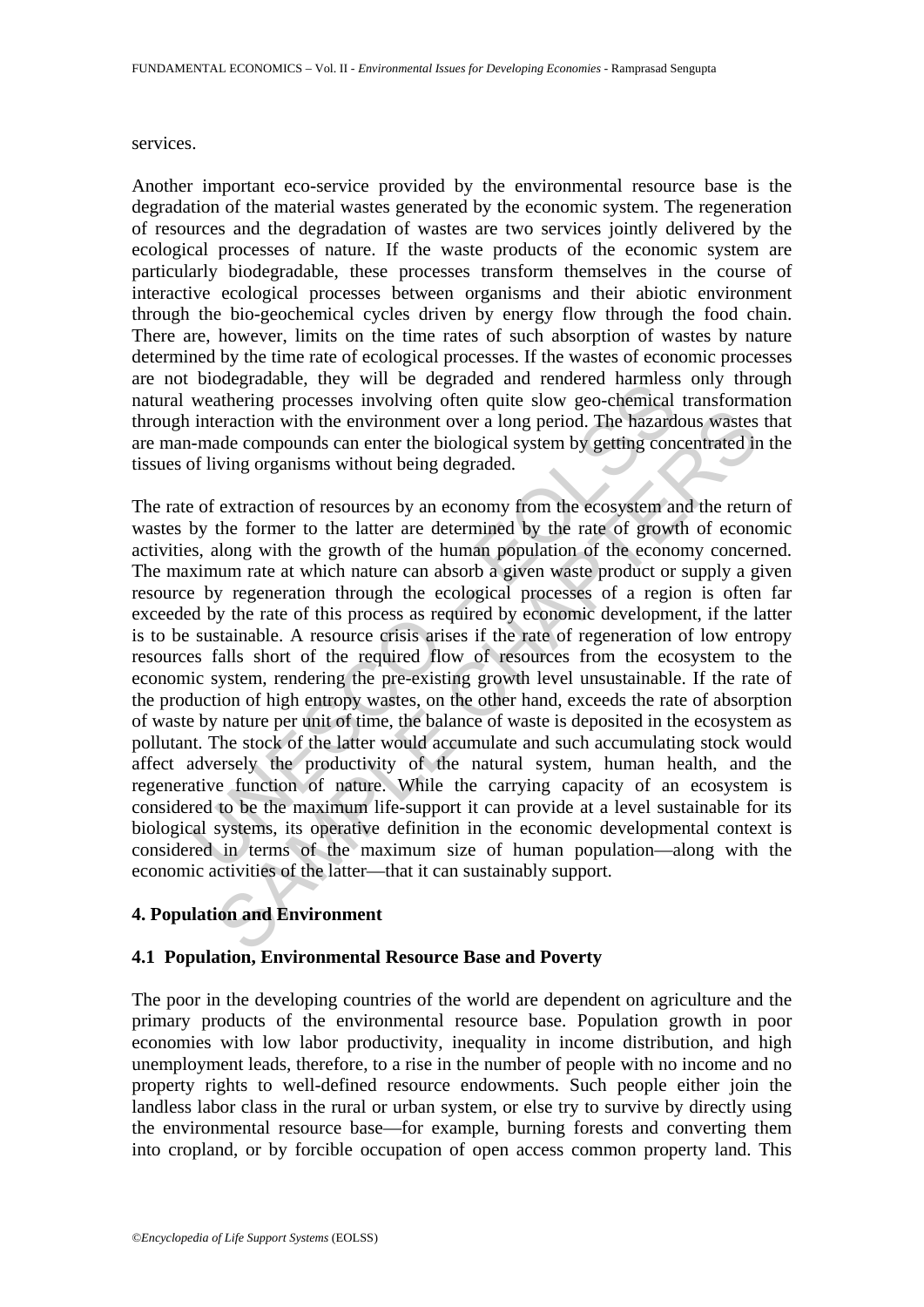leads to ecological imbalance in land use. The fuel needs of the poor also cause substantial over-harvesting of fuel wood from forests, causing deforestation. Deforestation and farming on hill areas cause soil erosion and flooding. However, even when rural marginal or poor farmers are able to stick to the land they possess, they often overuse it for cultivation, using unsustainable agricultural practices such as monocropping or shifting cultivation with too short fallow periods. Where there is no irrigation, this results in the exhaustion of soil nutrients. In most such situations, due to the pressure of population, people treat the common resources of the environmental resource base as open access, regardless of the legal status of such resources with respect to defined property rights. The overriding of property rights has often been the strategy of the poor for survival. The pressure of population on such economies, along with institutional failure, leads thus to a situation of straining the environmental resource base beyond its carrying capacity.

### **4.2 Human Population Growth**

While the human population grew only very slowly for many millennia, population growth has accelerated rapidly during the past two centuries. The growth of human population—one of the major environmental stress factors to emerge in the twentieth century—is the result of natality and mortality at global level. At the regional level, the net immigration into the particular regions has been a further source of environmental stress.

Strutubial Tantue, reads thus to a struation of straining the<br>base beyond its carrying capacity.<br> **man Population Growth**<br>
the human population grew only very slowly for many millent<br>
has accelerated rapidly during the pas **n Population Growth**<br>**n Population Growth**<br>**human** population grew only very slowly for many millennia, populate<br>accelerated rapidly during the past two centuries. The growth of hu<br>—one of the major environmental stre Human fecundity is the driving force behind the birth rate. However, the realization of its full potential has been constrained by both the scarcity of life support and sociocultural restrictions introduced because of high population density. Malthus predicted that, with normal death rate, the realization of human biotic potential would result in geometric population growth while in the long run the food production could increase only in arithmetic progression. As a result, the human population would exceed the carrying capacity of land in terms of the number that can be provided the subsistence food requirement. According to Malthus, environmental resistance factors in the form of acute scarcity of food and consequent associated ill effects such as famine, war, disease, pestilence, etc. as induced by population density, would raise the death rate to bring down the level of population again to carrying capacity.

Human beings have, however, made almost continuous adaptations to their technology, institutions, socioeconomic practices, customs, and culture to changes in environment due to population growth and have been able to increase carrying capacity, moderate population growth, and avoid the Malthusian disaster. The adaptation behavior of human society to changing population density has, however, depended upon the stage of development of man-made capital, technology, and other knowledge bases. According to the theory of demographic transition of human societies, at low levels of industrialization and income, both birth rate and death rates are high and population growth is slow. As an economy industrializes and grows in terms of income, employment, and quality of life, both the death and birth rates fall, the latter with a lag of one to two generations. This causes a gap between the fertility and the mortality rates and consequently rapid population growth. As an economy reaches the advanced stage of industrial development and its peoples' life style evolves into full industrial mode,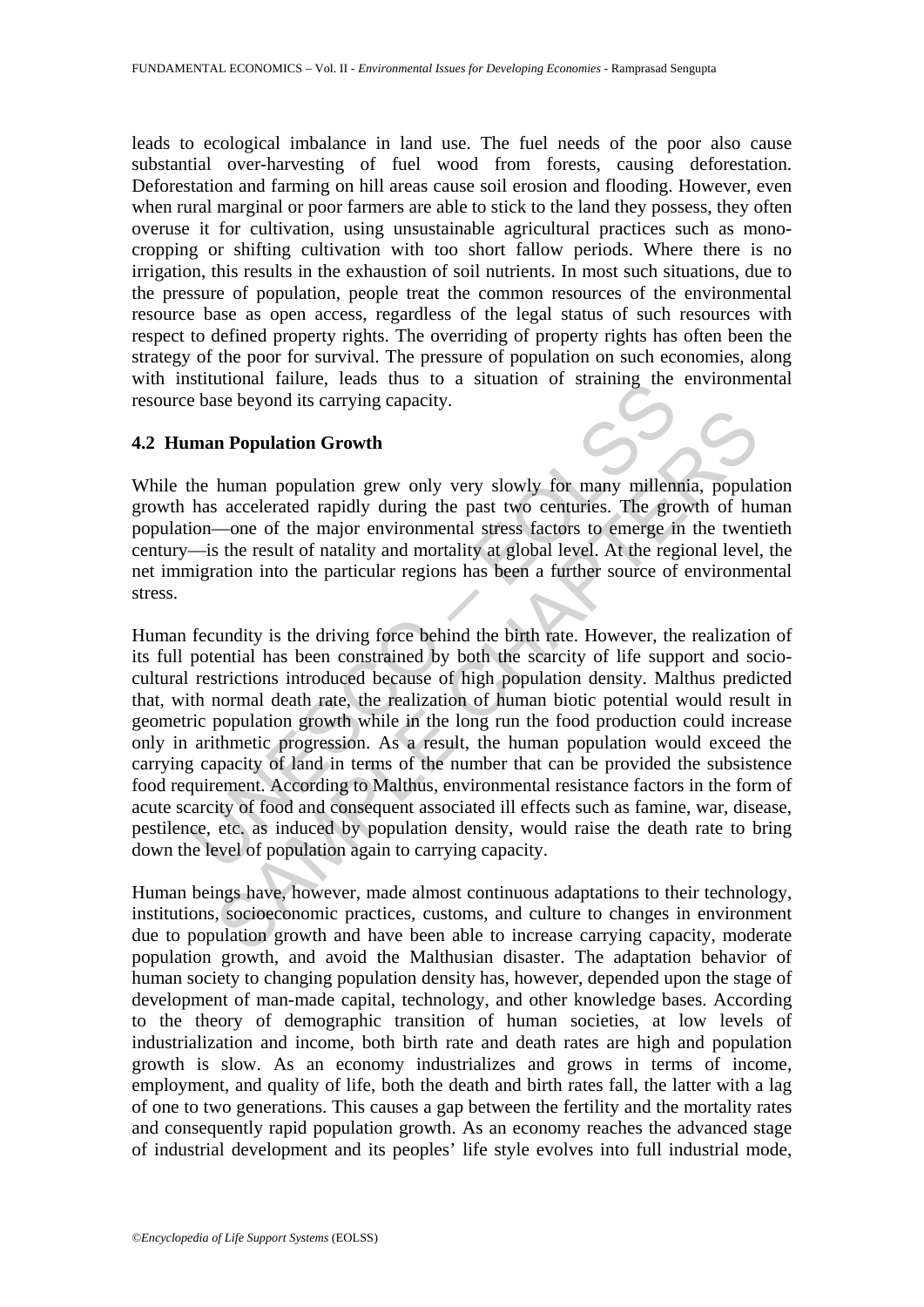the birth rate falls further, almost to the death rate level, and the population growth rate falls and may even become zero or negative. Rises in the level of education, women's status in society, and the development of culture as associated with economic growth cause a shift in preference in favor of smaller families (i.e. fewer children per family), and use of family planning methods. The reduction in the infant mortality rate with development has a definite role in influencing the choice in favor of a lower fertility rate. Table 1 shows the inter-relationship between per capita GNP and the natural growth of population, as well as with the total fertility rate, exhibiting the broad correspondence between the demographic parameters and the stages of development.

|                                                                                               |                               | Per capita GNP | Population   | Total Fertility* | Population         |  |
|-----------------------------------------------------------------------------------------------|-------------------------------|----------------|--------------|------------------|--------------------|--|
|                                                                                               |                               | (US \$ 1998)   | Density per  | Rate (1997)      | <b>Growth Rate</b> |  |
|                                                                                               |                               |                | Sq.km.(1998) | Birth per        | Annual             |  |
|                                                                                               |                               |                |              | woman            | average            |  |
|                                                                                               |                               |                |              |                  | growth rate        |  |
|                                                                                               |                               |                |              |                  | % (1990-98)        |  |
|                                                                                               |                               |                |              |                  |                    |  |
| 1.                                                                                            | Low Income Country            |                |              |                  |                    |  |
|                                                                                               |                               |                |              |                  |                    |  |
|                                                                                               | (a) China                     | 750            | 133          | 1.9              | 1.2                |  |
|                                                                                               | (b) India                     | 430            | 330          | 3.3              | 2.0                |  |
|                                                                                               | (c) Countries Ex. China and   | 380            | 45           | 4.4              | 2.6                |  |
|                                                                                               | India                         |                |              |                  |                    |  |
|                                                                                               | (d) Over all                  | 520            | 85           | 3.2              | 2.0                |  |
|                                                                                               |                               |                |              |                  |                    |  |
| 2.                                                                                            | Middle Income                 | 2950           | 26           | 2.5              | 1.5                |  |
| 3.                                                                                            | Low and Middle Income         |                |              |                  |                    |  |
|                                                                                               |                               |                |              |                  |                    |  |
|                                                                                               | (a) East Asia and Pacific     | 990            | 114          | 2.1              | 1.5                |  |
|                                                                                               | (b) Europe and Central Asia   | 2190           | 20           | 1.7              | 0.2                |  |
|                                                                                               | $(c)$ Latin<br>America<br>and | 3940           | 25           | 2.7              | 1.9                |  |
|                                                                                               | Caribbean                     |                |              |                  |                    |  |
|                                                                                               | (d) Middle East and North     | 2050           | 26           | 3.7              | 2.6                |  |
|                                                                                               | Africa                        |                |              |                  |                    |  |
|                                                                                               | (e) South Asia                | 430            | 273          | 3.5              | 2.1                |  |
|                                                                                               | Sub-Saharan Africa<br>(f)     | 480            | 27           | 5.5              | 3.0                |  |
|                                                                                               | (g) Over all                  | 1250           | 50           | 2.9              | 1.8                |  |
|                                                                                               |                               |                |              |                  |                    |  |
| 4.                                                                                            | High Income countries         | 25510          | 29           | 1.7              | 0.7                |  |
|                                                                                               |                               |                |              |                  |                    |  |
| 5.                                                                                            | World                         | 4890           | 45           | 2.8              | 1.6                |  |
| World Bank (2000): World Development Report 1999-2000, New York, Oxford University<br>Source: |                               |                |              |                  |                    |  |
| Press.                                                                                        |                               |                |              |                  |                    |  |
|                                                                                               |                               |                |              |                  |                    |  |

|  |  |  | Table 1. Population Density, Fertility, Growth, and Level of Development |
|--|--|--|--------------------------------------------------------------------------|
|--|--|--|--------------------------------------------------------------------------|

## **4.3 Overcoming the Constraints of Carrying Capacity: Technology, Trade, and Migration**

While the demographic parameter of population density is an immediate determinant of environmental stress in a given region, its actual impact on the state of the economy and the environment would depend on the availability of man-made capital and technology relative to the natural capital base. The developing countries are endowed with relatively low stocks of man-made capital, but with quite rich or poor environmental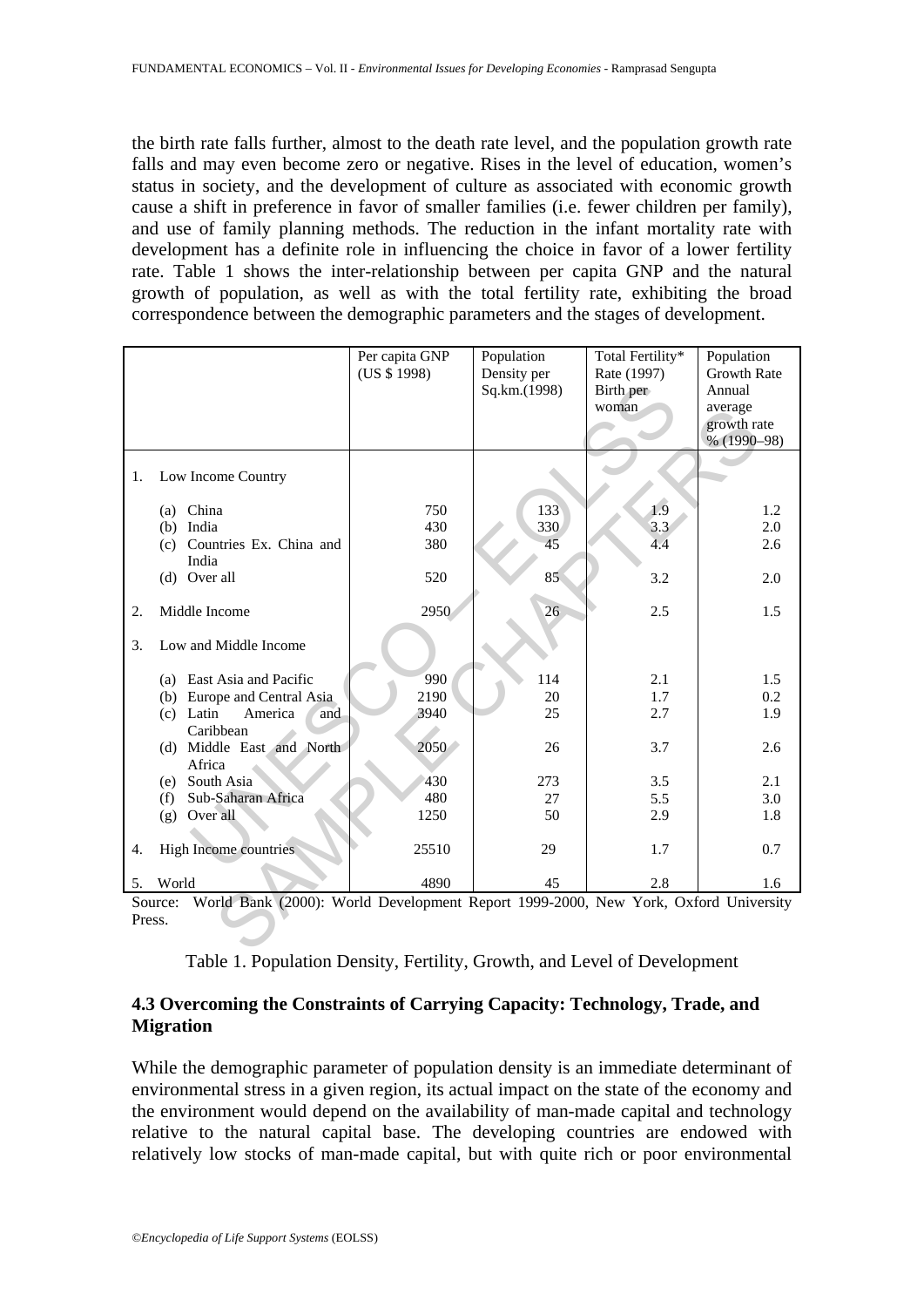resource base depending on soil quality and bio-climatic conditions. As the efficiency of use of natural capital depends on the availability of man-made capital and technology, the higher availability of the latter plays an important role in enhancing the carrying capacity of the environmental resource base. Examples of the latter are biotechnology or modern agricultural practices augmenting the availability of food from the same arable land, or multistoried housing and flyovers in large cities augmenting the carrying capacity of urban land for housing and transport.

and the multiple under or common<br>dustained and of the mate of common and of the man civilization, most of the great intercontinental or i<br>ons took place because of the pressure of population on local land<br>cause of the emer took place because of the pressure of population on local land and resource of the emergence of better employment and economic opportune of the emergence of better employment and economic opportune overvided by natural res Apart from technological development, human society in any given region has tried to overcome the constraints of environmental resistance to growth in population density by opening up the social and economic system to the following changes: (a) the migration of population and (b) the trade of commodities and services across regions. In the history of human civilization, most of the great intercontinental or intracontinental migrations took place because of the pressure of population on local land and resources, and because of the emergence of better employment and economic opportunities elsewhere provided by natural resources, man-made capital, and technology. While low natural resource endowment per capita has tended to push people out of a place or a region, high natural resource endowment tended to pull or attract population. In the act of migration, human beings carry capital and technology across national boundaries, but not the natural environment and its resource-generation ability. Man-made capital has therefore found higher marginal returns where resource-to-man ratio is high and manmade capital base is small. The great migrations of the nineteenth and the twentieth centuries from Europe and Asia into North America, Africa, Latin America, and Oceania can be explained in terms of such variations in resource-to-man ratio, among other factors.

However, the development of nationalism in tandem with industrialization and economic development has gradually induced many countries to put up resistance to such immigration of people from other countries, particularly from the poor, overpopulated ones, except in situations of labor shortages. Nationalist desire to protect one's own economic interests, identity, and culture has led to legal and political initiatives on the part of the relatively developed countries to deal with the pressure of immigration. The present global consensus is, however, in favor of encouraging movement of capital, technology, and trade in goods and services, rather than the migration of people to correct the adverse effects of regional imbalances in ecological resources-to-human population ratio.

Remaining with the issue of migration, one may, however, argue that migration from rural to urban areas has happened significantly in developing countries through the urbanization process and industrialization, in spite of the low land-to-man ratio and the scarcity of other natural resources in an urban ecosystem. An explanation can of course be quite easily given in terms of relatively high levels of development and the availability of infrastructural capital as well as the heavy importation of resources into the urban centers from the rural parts of the economy. Highly energy-intensive industrial development and technological achievements in the urban centers and the contiguous suburban areas raise vastly the number of people that can live in such areas. However, one should also note that many hundreds of acres of land, thousands of liters of water, and huge amounts of other natural resources are required to provide support to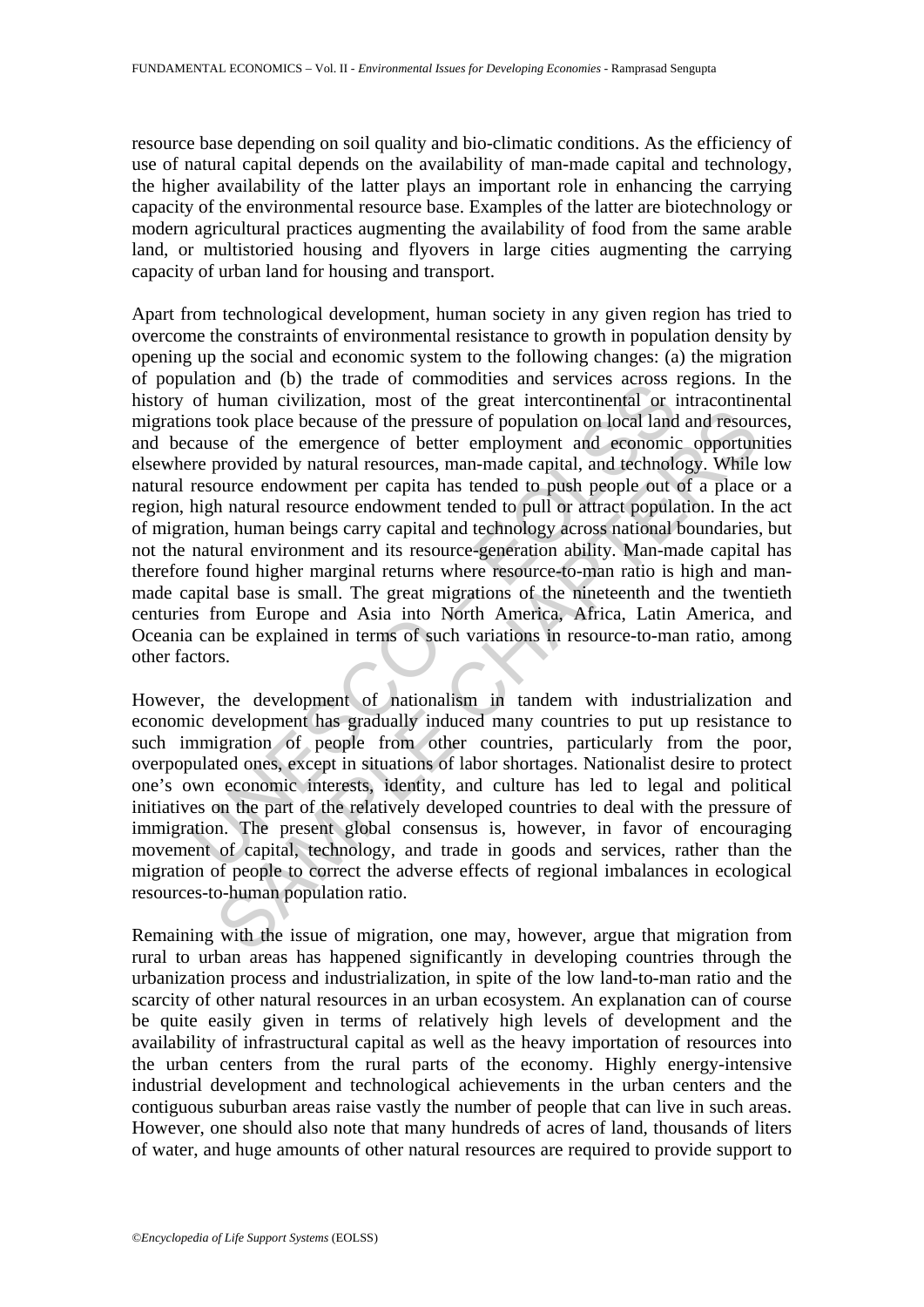these "hot spots" by supplying food and other life-supporting services and raw materials for industrial development. The heavy importation of resources from rural ecosystems has turned such urban centers into places of better economic opportunities in terms of more employment, higher wage rates, better standards of living and quality of life by improving the supply-side conditions. Such urban centers thus attract population while rural poverty pushes people out of the rural economies, particularly in places where agricultural productivity is low, land is too fragmented, and non-farm income opportunities are low.

# TO ACCESS ALL THE **37 PAGES** OF THIS CHAPTER, Visit: http://www.eolss.net/Eolss-sampleAllChapter.aspx

#### **Bibliography**

- - -

Ayers R. U. and Kneese A. V. (1969). Production, consumption, and externalities. *American Economic Review* **59**, 282–297. [This paper reformulates the economic theory of general equilibrium of resource allocation taking account of the material balance of the flows of natural resources and wastes between nature and economy and of internalization of the cost of externalities arising from the divergence between the private cost and the social cost of use of nature's service as sink.]

TO ACCESS ALL THE 37 PAGES OF THIS CHAP<br>Visit: http://www.colss.net/Eolss-sampleAllChapter.a<br>phy<br>phy<br>U. and Kneese A. V. (1969). Production, consumption, and externalities. An<br>9, 282–297. [This paper reformulates the econo CO ACCESS ALL THE 37 PAGES OF THIS CHAPTER,<br>Visit:  $\frac{1}{2}$  http://www.colss.net/Eolss-sampleAllChapter.aspx<br>with  $\frac{1}{2}$  http://www.colss.net/Eolss-sampleAllChapter.aspx<br>y<br>and Kneese A. V. (1969). Production, consumpt Ayres R. U. (1978). Application of physical principles to economics. *Resources, Environment and Economics: Applications of the Materials/Energy Balance Principle* (ed. R. U. Ayres), pp. 37-71. New York: John Wiley and Sons. [This paper indicates how some of the basic principles of physical sciences (particular the laws of thermodynamics) intersect economic theory and note their consequences in operationalizing the concepts of pure economic theory in terms of empirically substantiated constructs particularly for the microstructure of an economy.]

Ayres R. U., ed. (1998). *Eco-restructuring: Implications for Sustainable Development*, Tokyo: UN University Press. [This book discusses exhaustively the restructuring of science, technology and production for ensuring ecological sustainability of development process in the various sectors of an economy.]

Baland J. M. and Platteau J. P. (1996). *Halting Degradation of Natural Resources: Is there a Role for Rural Communities*? Oxford: FAO of the UN and Clarendon Press. [This book gives detailed discussion of the rationale and scope of local level common resource management through collective action both at the level of theoretical analysis and empirical assessment on the basis of field experiences.]

Bardhan P. and Udry C. (1999). *Development Microeconomics*, London: Oxford University Press. [Ch. 13 provides gives a lucid discussion on the issue of environment and development particularly with reference to the management of local common resources in poor countries and environmental implications of trade between the developed and the developing countries.]

Boulding K. (1966). The economics of the coming spaceship Earth. Reprinted in *Environmental Economics: A Reader* (1992) (A. Markandya and J. Richardson eds), pp. 27–35. New York: Martin's Press. [Pioneering article pointing out the limitation of economic science in neglecting the implications of some of the broad physical principles and of the finiteness of the Earth's resource endowments in respect of economic growth and values.]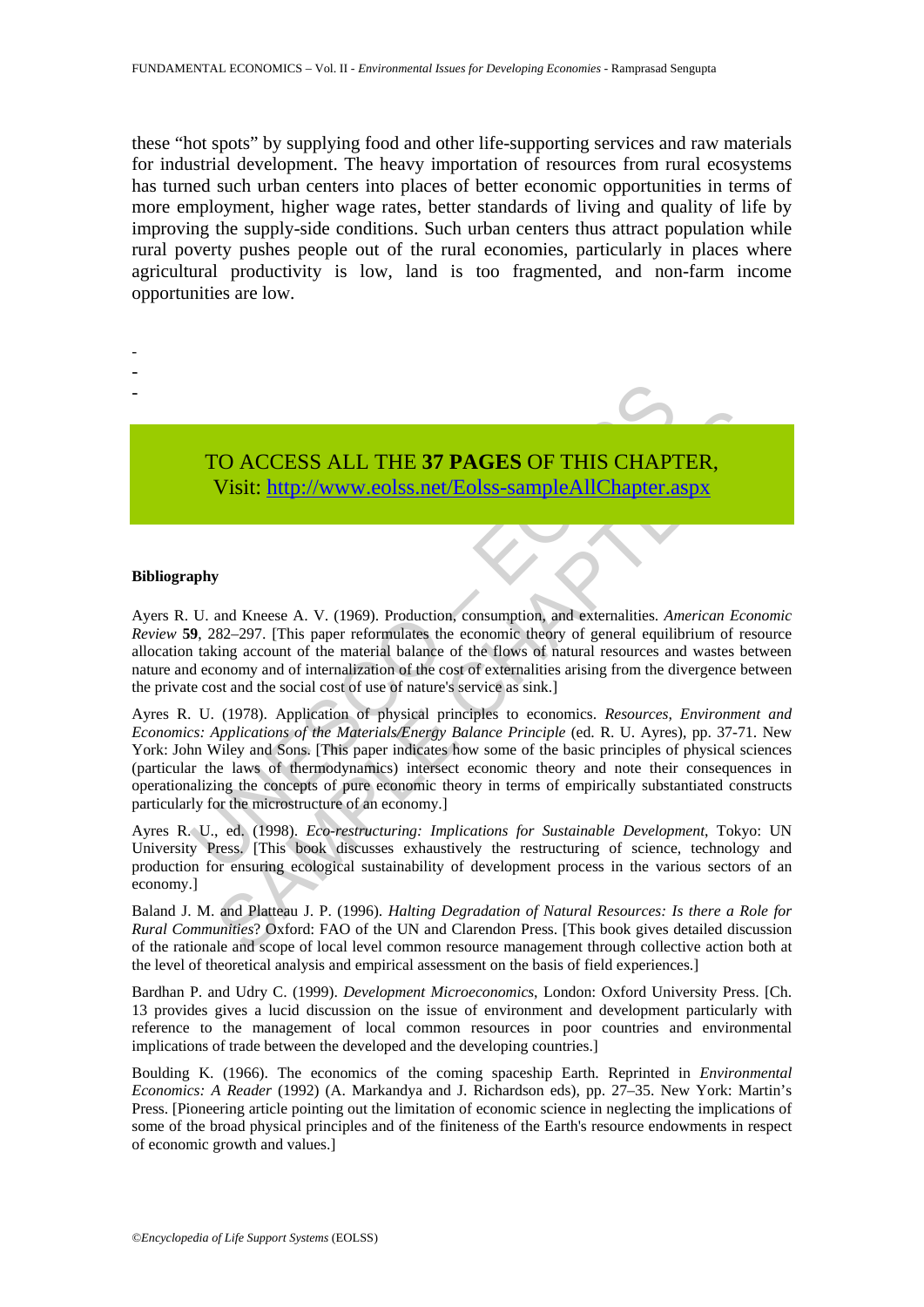Coase R. H. (1960). The problem of social cost. *Journal of Law and Economics* **3**, 1-44. [The seminal paper pointing out how the problem of market failure due to environmental externality can be resolved by privatization of the common resource public good and private bargain and transactions among stake holders.]

Copeland B. R. and Taylor M. S. (1994). North-South trade and the environment. *Quarterly Journal of Economics* **109**. [This paper analyses the effect of trade liberalization and economic growth on the scale and distribution of global environmental pollution between the northern industrialized countries and the southern developing countries.]

d'Arge R., Ayres R. U., and Kneese A. V. (1970). *Economics and the Environment: A Material Balance Approach*, Baltimore: Johns Hopkins University Press. [This book gives a comprehensive treatment of material balance approach in defining the interactive relationship between economy and the environment and its implication in economic analysis.]

Daly H. E. (1991). *Steady State Economics*, Washington DC: Island Press. [This book develops on the bio-physical limits to economic growth, elaborates the rationale of necessity and desirability of steady state economy for the sustainability of economic processes in the long run, and works out its implication in respect of requirement of changes in values and institutions.]

Dasgupta P., Kriström B., and Mäler K. G. (1997). The environment and net national product. *The Environment and Emerging Development Issues* (P. Dasgupta and K. G. Mäler eds), Vol. 1, pp. 129–139. [This paper articulates the concept of NNP as an indicator of social well-being taking into account variation in environmental capital in a capital theoretic framework of analysis.]

Dasgupta P. and Mäler K. G. (1993). Poverty, institutions, and the environmental resource base. *Handbook of Development Economics* (J. Berhman and T. N. Srinivasan eds), Vol. IIIA, Amsterdam: North Holland. [This paper discusses the environmental issues of developing economies with special reference to the interactions among poverty, institutions and carrying capacity of environmental capital.]

E. (1991). *Steady State Economics*, Washington DC: Island Press. [This bool)<br>call limits to economic growth, claborates the rationale of necessity and descalinations of more interval, calocates the rationale of necessity y for the sustainability of economic processes in the long run, and works out its implic<br>requirement of changes in values and institutions.]<br> *Krististin B.*, and Mäler K. 6. (1997). The environment and net national produ Dasgupta P. and Mäler K. G., eds. (1997). *The Environment and Emerging Development Issues*, Vol. 2, Oxford: Clarendon Press. [These volumes contain 22 articles providing comprehensive analytic treatment of a wide range of emerging issues concerning the environment and development including sustainability of environmental resource base of poor countries, property rights and legal framework, accounting for environmental degradation, valuation and management of natural capital, specific environmental problems arising from various kinds of externalities—unidirectional or reciprocal, and interaction between macro economic policies and environmental resource base.]

Ehrlich R. R. (1988). The loss of biodiversity. *Biodiversity* (ed. E. O. Wilson), Washington DC: National Academy Press, USA. [This book gives an investing account of loss of biodiversity and its implication.]

Georgescu-Roegen N. (1971). *The Entropy Law and the Economic Processes*, Cambridge, MA: Harvard University Press. [This is a classic work elaborating the relevance of the Second Law of Thermodynamics in the context of economic processes and its implications in respect of the notions of value and economic growth.]

Georgescu Roegen N. (1971). The entropy law and economic problem. Reprinted in *Developments in Ecological Economics* (1997) (Costanza R., Perrings C., and Cleveland C. eds.), pp. 236–247. Cheltenham: Edward Elgar Publishing Co. [This paper explains the concept of entropy and characterizes an economic problem with reference to the entropy law.]

Grossman G. M. and Krueger A. B. (1995). Economic growth and environment. *The Quarterly Journal of Economics* **110**, 353–377. [Provides an empirical analysis of the relationship between the stage of development and the quality of environment of a country and submits econometric results on the basis of some European data.]

Gupta A. and Mukul G. A. (1998). *Environment and the Developing World*, Chichester: John Willey and Sons. [This book gives a descriptive account of various issues relating to resource use and management as well as environmental pollution and its control in the context of the developing world.

Hartwick J. (1994). National wealth and net national products. *Scandinavian Journal of Economics* **96**, 253–256. [This paper defines net national product and national wealth taking account of changes in the environmental capital in a capital theoretic conceptual framework of analysis.]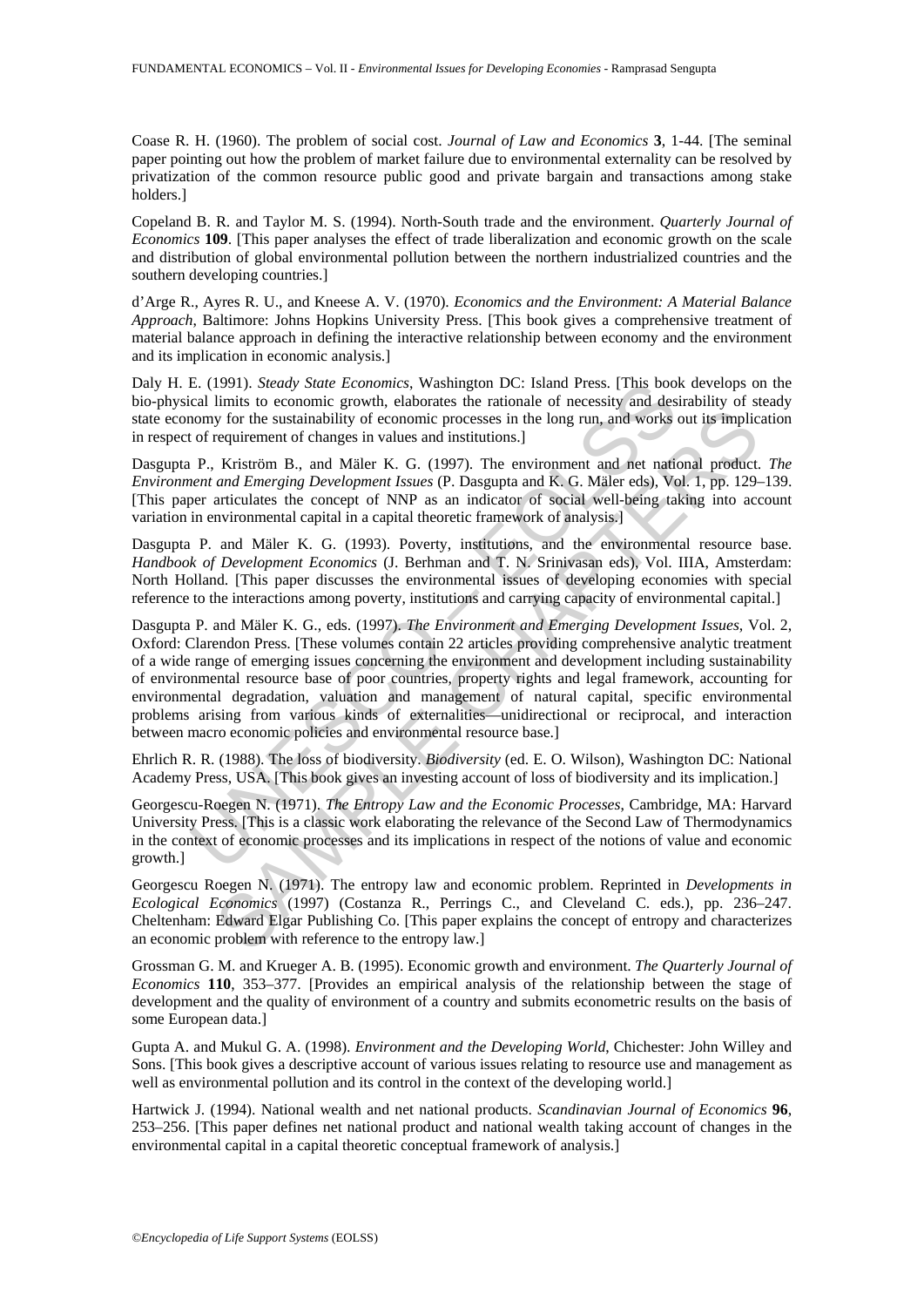Hayes P. and Smith K., eds. (1993). *The Greenhouse Regime: Who Pays*? Tokyo: UN University. [This book is a collection of papers on the basics of Green House Gas emissions (GHG) including their warming potential and the basis of global cost sharing for GHG abatement by individual countries developed and developing.]

Hotelling H. (1931). The economics of exhaustible resource. *Journal of Political Economy* **39**, 137–175. [This is a seminal paper on the theory of depletion and pricing of exhaustible resources.]

IPCC (1996). *Climate Change 1995, The Economic and Social Dimensions of Climate Change*, Report of the IPCC Working Group III, New York: Cambridge University Press. [This provides an assessment of the economic and social dimensions of cause and impact climate change.]

Koromondy E. J. (1999). *Concepts of Ecology* (Fourth Edition), New Delhi: Prentice Hall of India. [It explains basic concepts and laws of ecology with some empirical references and includes discussion on human ecology.]

Low P., ed. (1992). *International Trade and Environment*, Washington D.C: World Bank. [This book contains a number of papers on Trade-related Environmental issues and examines the roles of trade policy and environment policy in global environmental pollution and its regional distribution.]

Malthus T. R. (1961). *Essay on Population*. Republished by J.M. Dent, London. [This classic book originally published in 1798 gives Malthus's principles of human population growth and his prediction of its overshooting the carrying capacity of land in respect of food production and supply.]

ed. (1992). *International Trade and Environment*, Washington D.C: World a number of papers on Trade-related Environmental issues and examines the romment polivia in global environmental polition and its regional distribut mber of papers on Trade-related Environmental issues and examines the roles of trade pient per by papers on Trade-related Environmental polition. Republished by J.M. Dent, London. [This classic blished in 1798 gives Malth Meadows D. H. and Meadows D. L. (1972). *Limits to Growth*, New York: Universe Books. [The book described the prospects for growth of human population and global economy for different scenarios taking account of limits of Earth as source of resource and as sink to absorb pollution. The findings of the book were based on a computerized dynamic simulation model and provoked debate on the capacity of the human economic system to achieve within the limits of the Earth.]

Meadows D. H., Meadows D. L., and Randers J. (1992). *Beyond the Limits*, Vermont: Chelsea Green Publishing Company. [This is an updating of Meadows D. H. and Meadows D. L. (1972) to examine the limits of ecosystems of the nature as source and sink and implications of overshooting nature's carrying capacity and prospects of movement of global economy towards a sustainable system.]

Metrick A. and Weitzman M. L. (1998). Conflicts and choices in biodiversity preservation. *Journal of Economic Perspectives* **12**, 21–34. [This paper provides a workable cost effectiveness framework of analysis of biodiversity in the context of choice between preservation and loss of biodiversity and defines an approach of quantifying the concerned parameters for deciding on the choice.]

Nordhaus W. D. (1992). Economic approaches to global warning. *Global Warming: Economic Policy Responses* (R. Dornbush and J. Poterba eds.), Cambridge: MIT Press. [This paper discusses the economics causes and impact of global warming through climate change in the context of defining policy approaches.]

Odum E. P. (1975). *Ecology: The Link between the Natural and Social Sciences*, New Delhi: Oxford and IBM Publishing Co. Pvt. Ltd. [This book discusses the concepts and laws of ecology pointing out interdisciplinary linkage between socioeconomic and ecological issues.]

Pachauri R. K. and Sridharan P. V., eds. (1998). *Looking Back to Think Ahead: Green India 2047*, New Delhi: Tata Energy Research Institute. [This gives both a review of the part and prospect in future of the sustainability of resource use in India.]

Pearce D. W., Barbier E., and Markandya A. (1989). *Sustainable Development: Economics and Environment in the Third World*. Aldershot, England: Edward Elgar. [This book discusses the concept of sustainable development and states the ecological rules in terms of requirement of conservation of natural capital stock. It also gives a few case studies of sustainability of resource use in developing countries.]

Serageldin I. (1995). Sustainability and the wealth of nations: First steps in an on going journey. *Mimeo*, Washington DC: World Bank. [Makes an attempt to evaluate the natural capital, human capital and wealth of various nations and evaluate their true savings rate.]

Solow R. (1974). The economics of resources and resources of economics. Reprinted in *Economics of the Environment: Selected Readings* (1977) (Dorfman R. and Dorfman N. eds.), New York: Norton. [This is a very readable essay giving the argument why substitution between resources and between types of capital